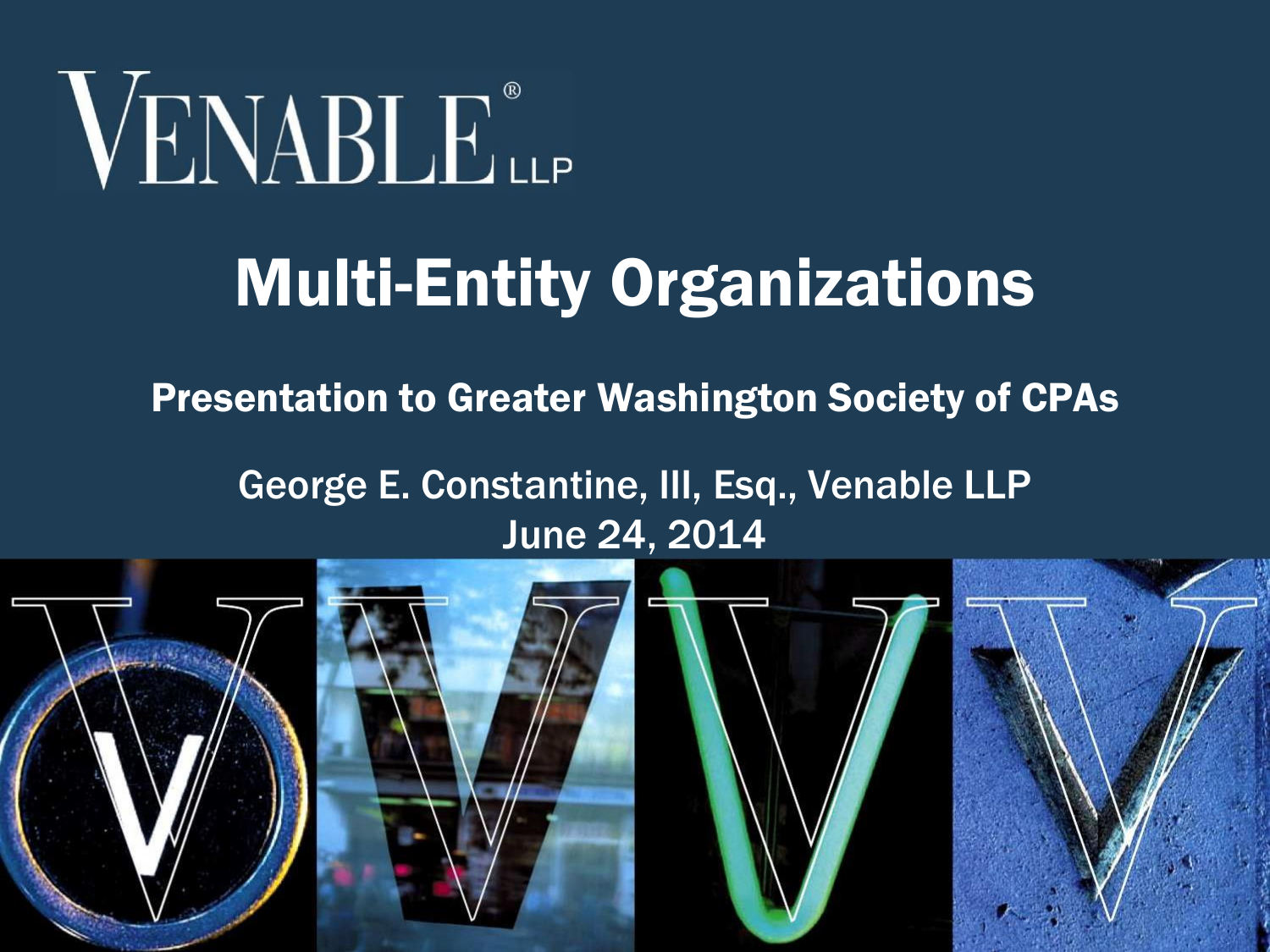2

#### Today's Presenter

**George E. Constantine, III, represents numerous trade and professional associations as a partner in the District of Columbia headquarters office of Venable LLP. He works extensively on tax, governance, and transactional matters for association clients, providing counseling to hundreds of associations and other tax-exempt organizations.** 

**George is the former Staff Counsel of the American Society of Association Executives (ASAE), the national society for trade and professional association executives. He is a frequent author and speaker on legal topics of relevance to the association community.**

#### **[www.Venable.com/nonprofits](http://www.venable.com/nonprofits)**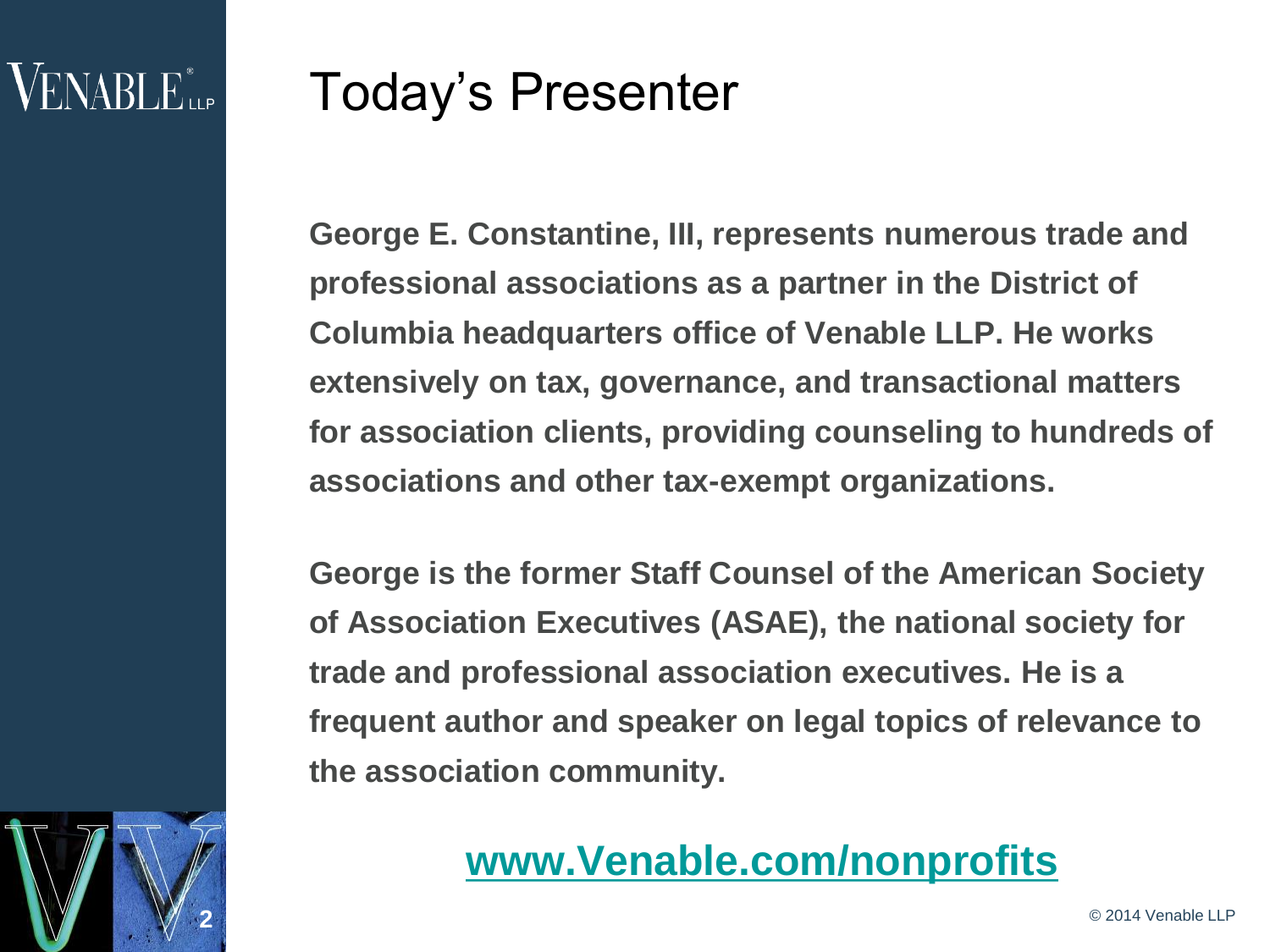3

# Agenda

1. Related Entities

- Why?
- Why not?
- **Exempt**
- **Taxable**
- **Concerns** 
	- **Separateness**
	- Liability and Tax Risks

**3** © 2014 Venable LLP

#### 3. Safeguards

- **Policies**
- Communication
- **Boards**
- **Accounts**
- "Look and feel"
- **Events**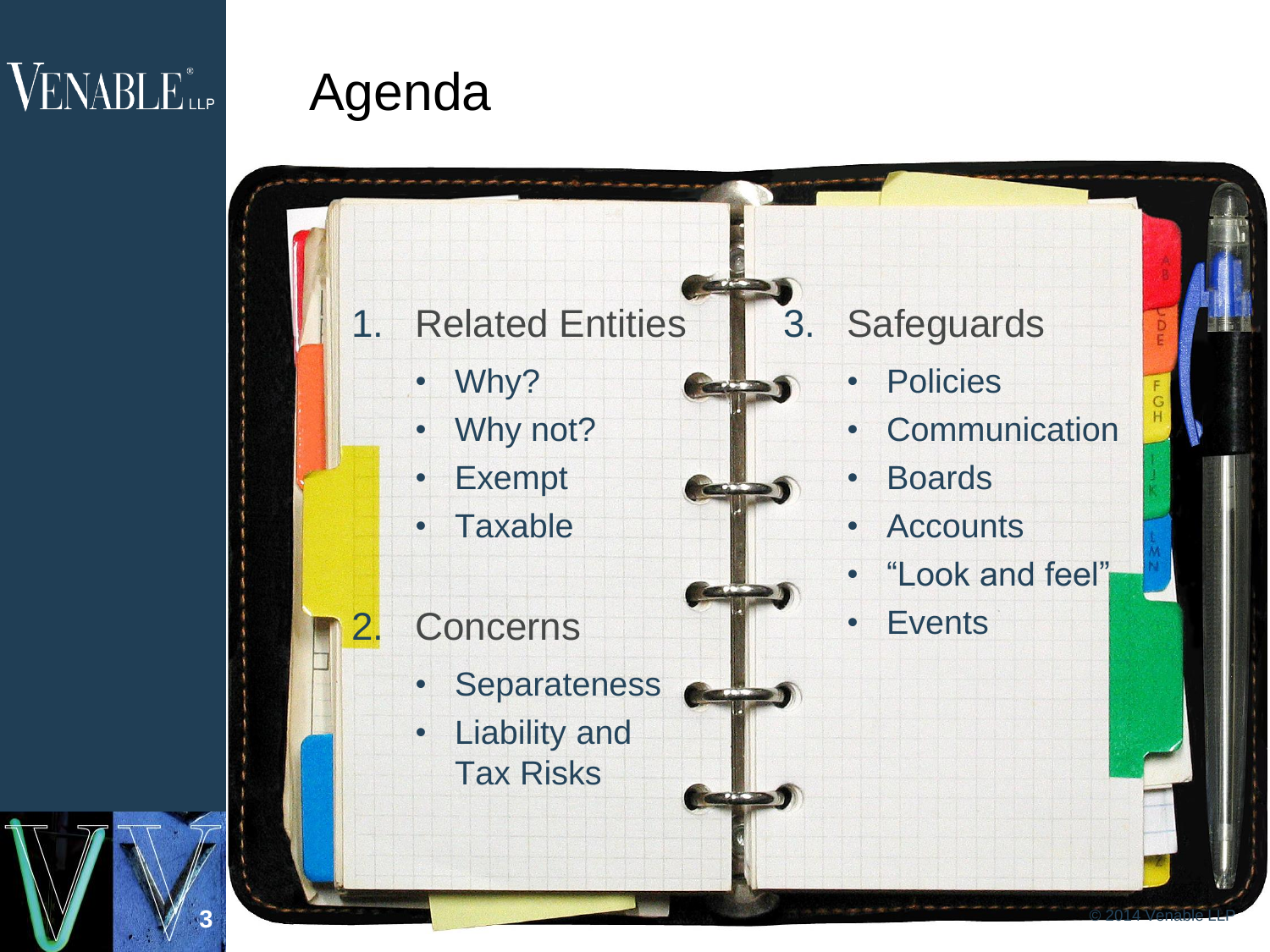# Related Entities – Why?

- **Protect exempt status**
- **E** Liability and risk management
- **Expand activities**
- **Maximize revenue**
- **Enhance tax benefits for supporters**

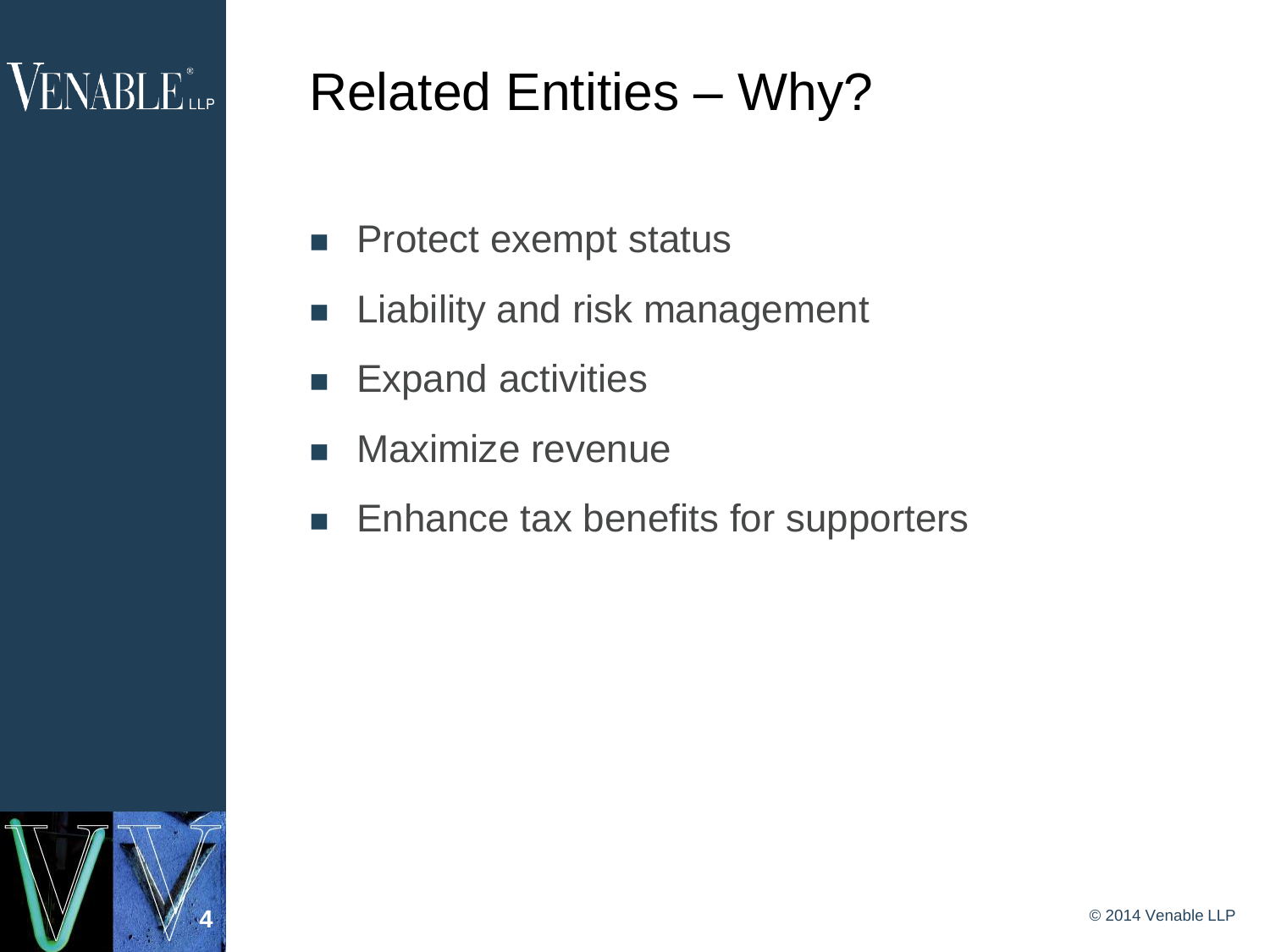# VENABLE<sup>®</sup>LLP

## Related Entities – Why Not?

- **Burdensome / time-consuming** 
	- Formation
	- Ongoing operation
- **Nission creep**
- **Added complexity for compliance**

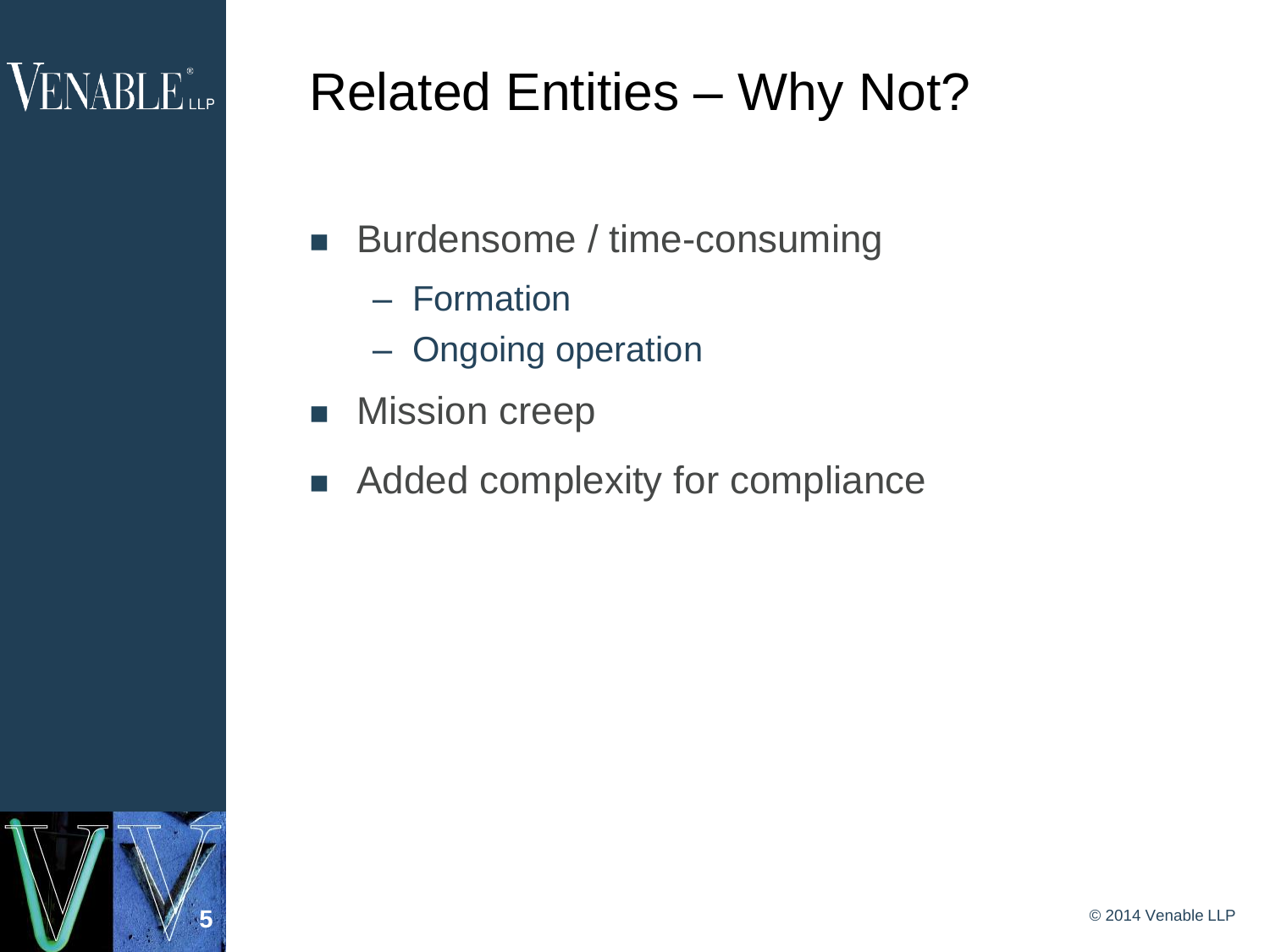6

#### Organizational Options Menu

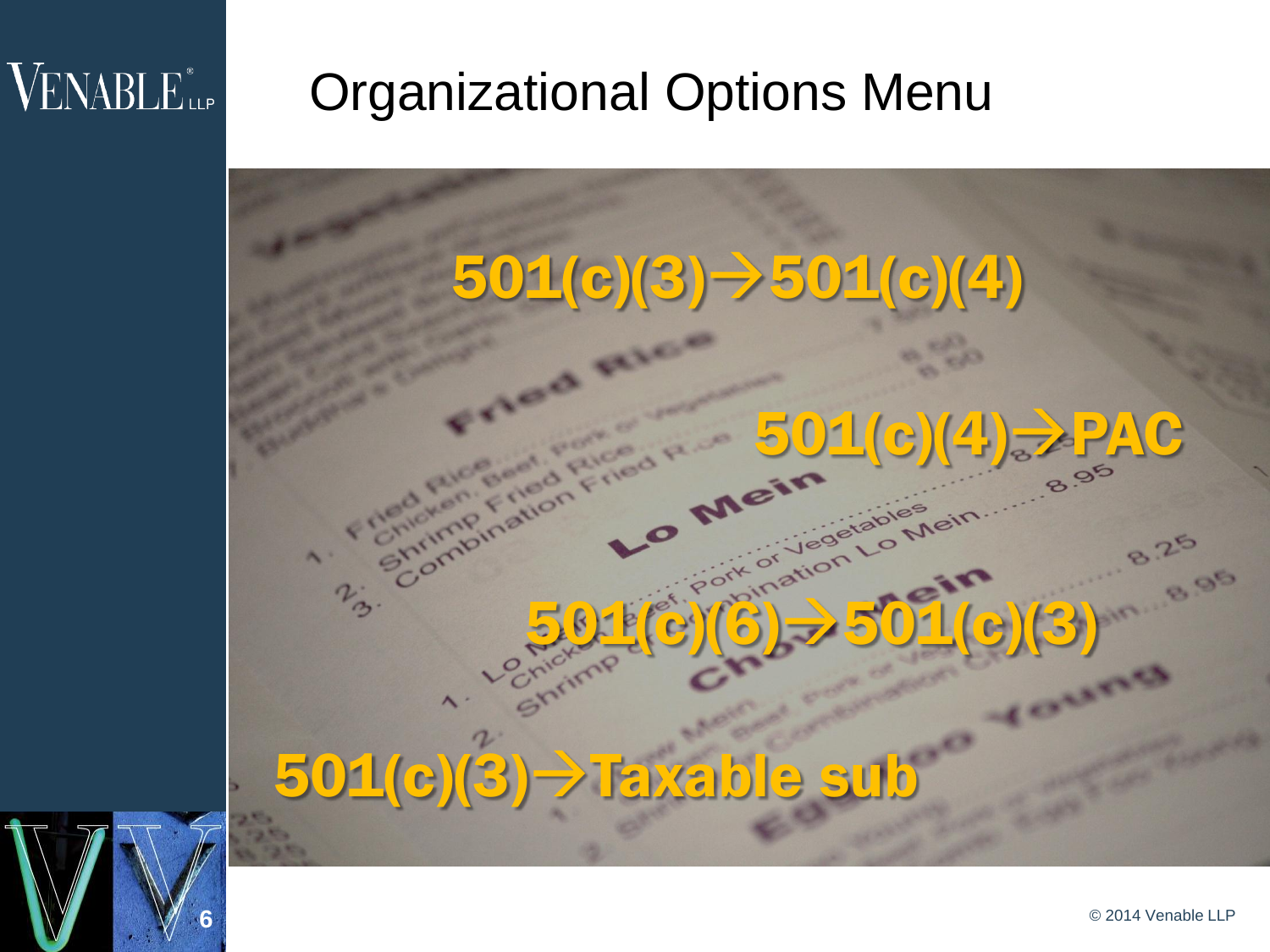#### Concerns – Separateness

The activities of a separately incorporated subsidiary cannot ordinarily be attributed to its parent organization unless the facts provide "clear and convincing evidence that the subsidiary is in reality an arm, agent, or integral part of the parent."

- PLR 200132040

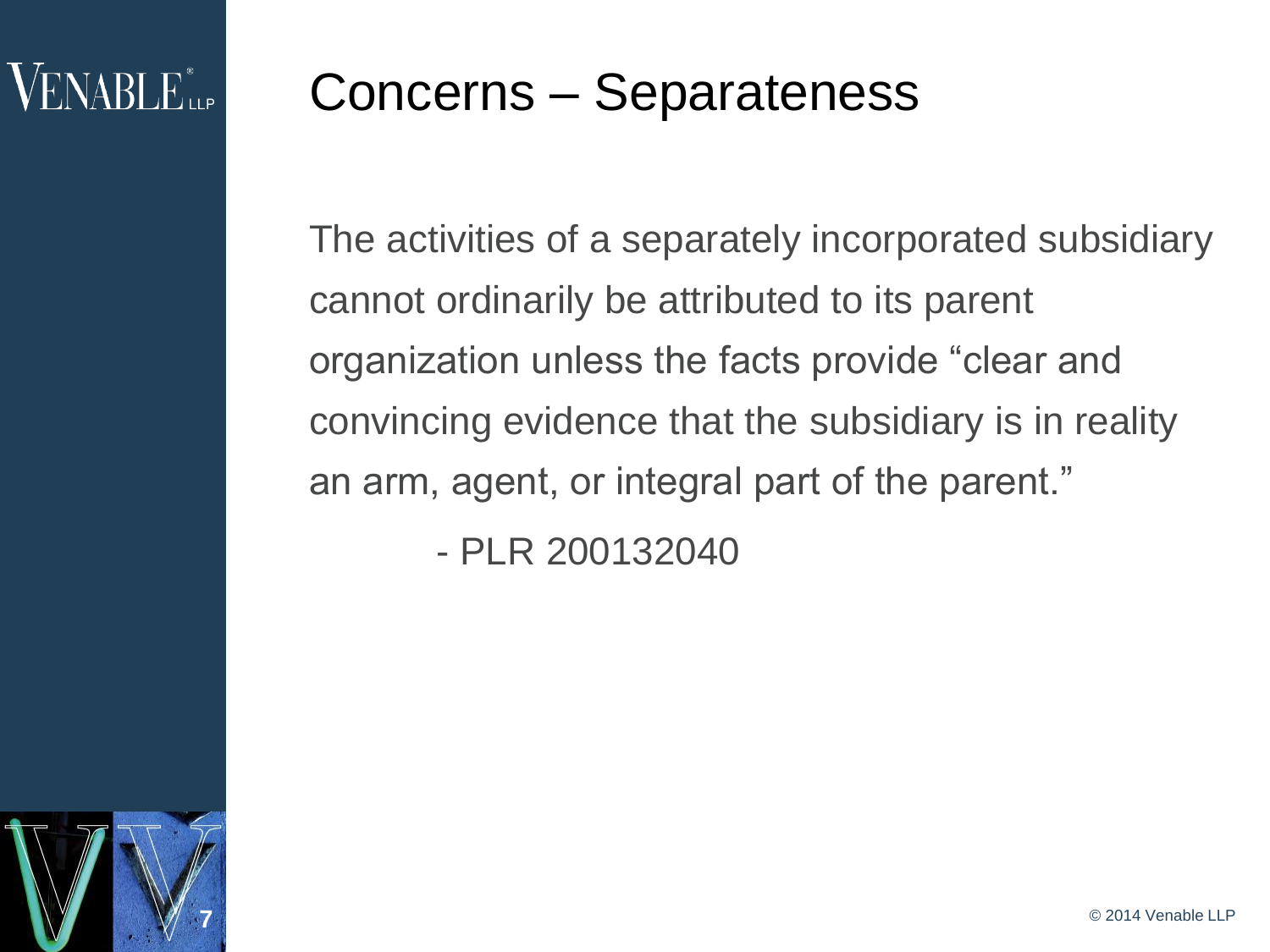# **VENABLE**

#### Concerns – Separateness

Key factors for separateness include:

- Inadequate capitalization of the subsidiary, given its business goals and operations
- **Financial support of the subsidiary's operations** by the parent
- A joint accounting and payroll system
- The subsidiary's lack of substantial business contacts with anyone except the parent

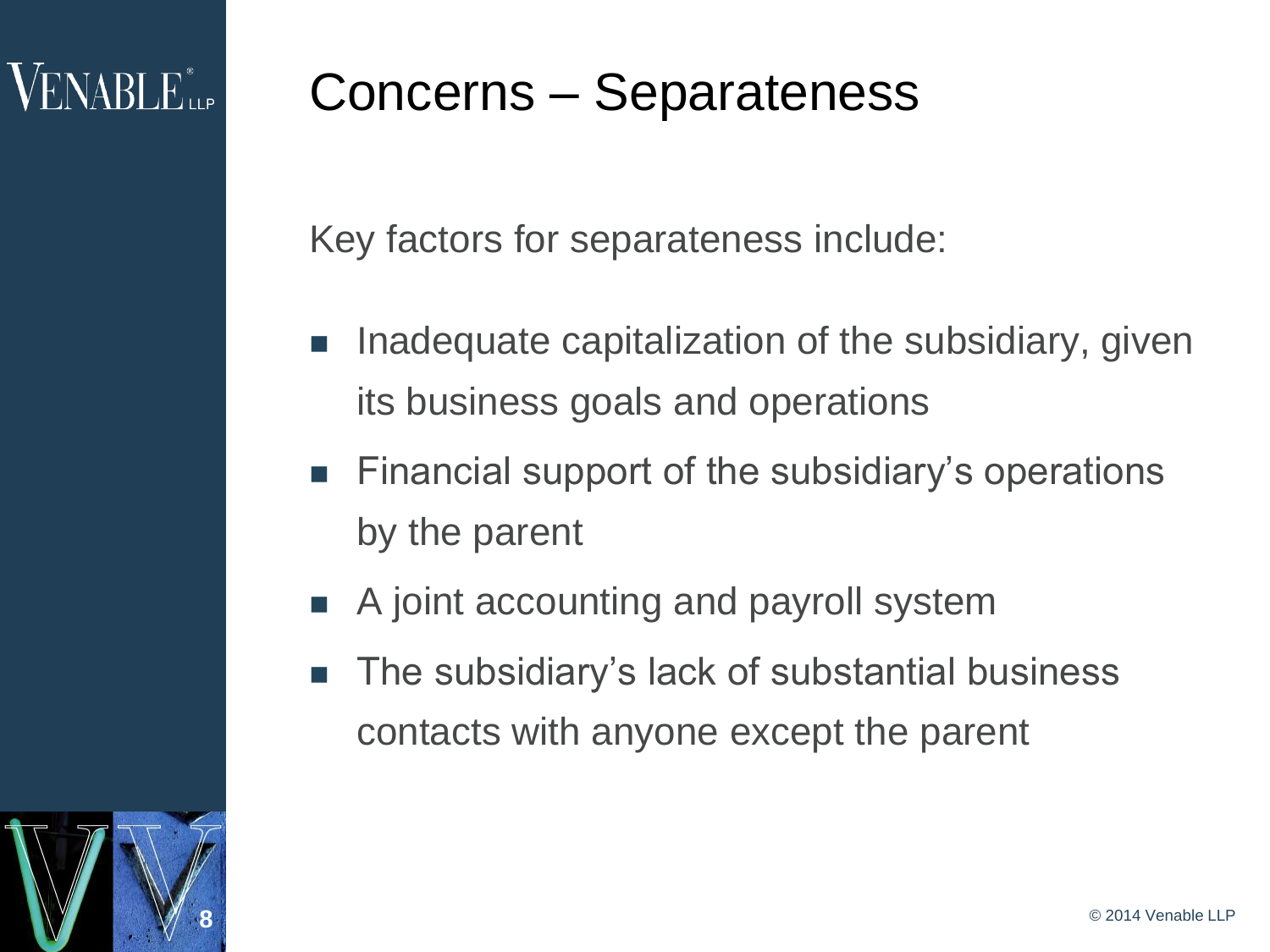#### Concerns – Separateness

Key factors for separateness include (continued):

- Commingling of assets
- Reference to the subsidiary as a "division" in financial statements
- Corporate property is used as if jointly owned
- Similar look/name

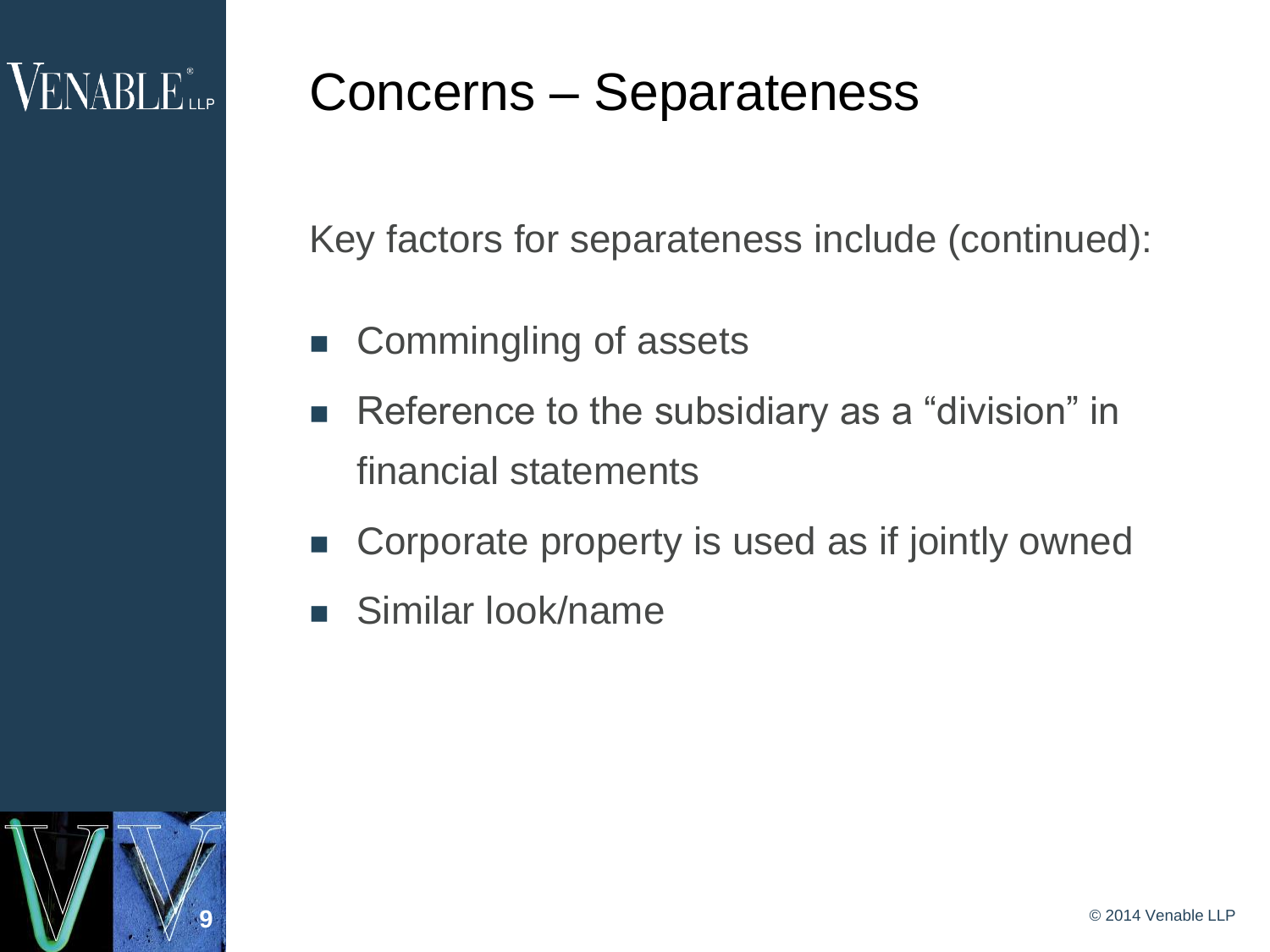#### Concerns – Separateness

Failure to follow corporate organizational requirements will present risks:

- **Neetings of directors**
- Officer elections
- **Annual reports**
- Board oversight
- **Meeting minutes**
- Allocations of costs and expenses

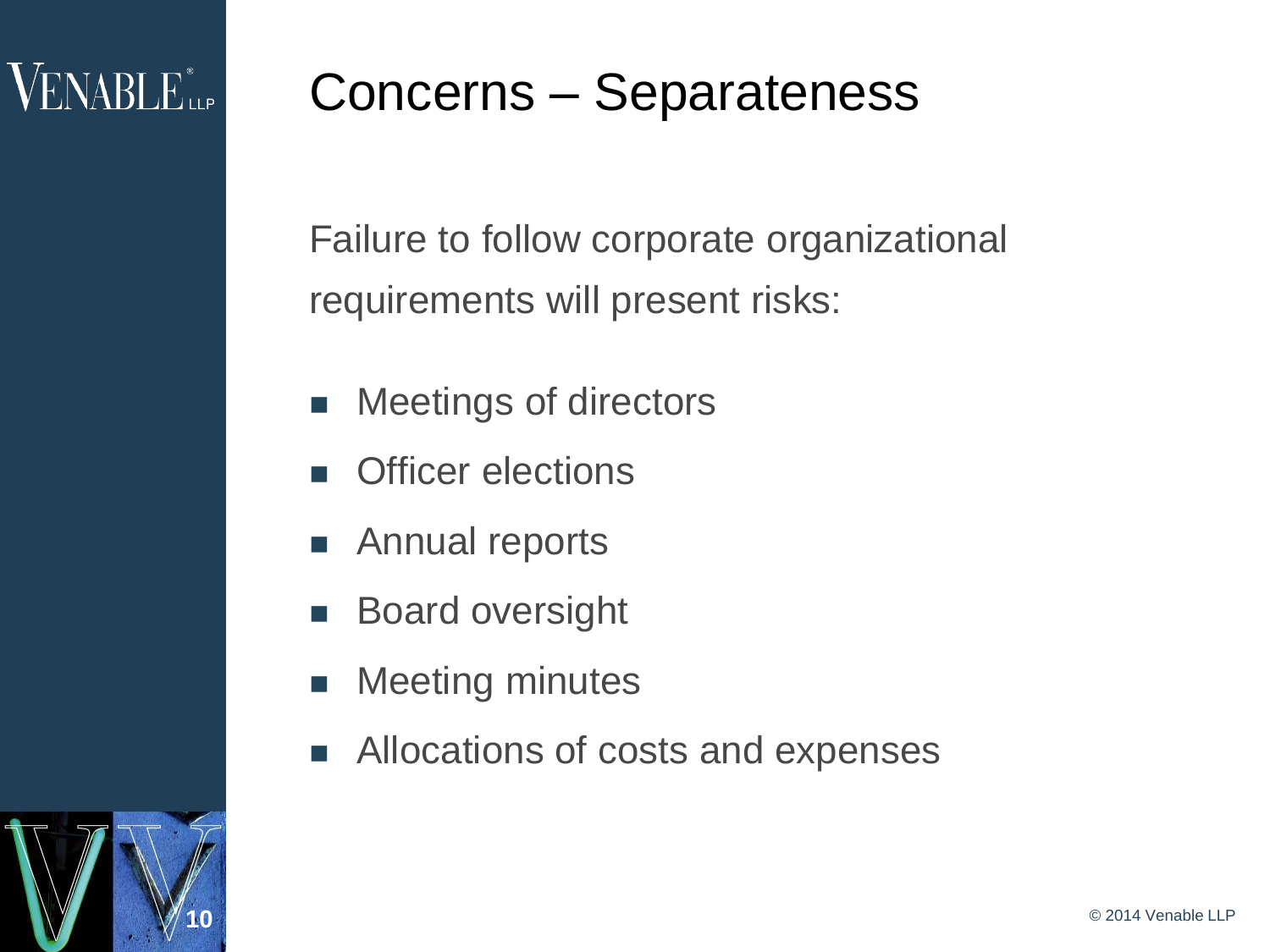# $VENABI$   $E_{\perp P}$

# Example – TAM 200908050

- $\blacksquare$  This case involved a 501(c)(3) 501(c)(4) relationship
- $\blacksquare$  The 501(c)(4) was housed within 501(c)(3) website, and there was an expense allocation
- Each  $501(c)(4)$  web page included  $501(c)(4)$ 's name at the top
- However—501(c)(3) framing,  $501(c)(3)$  disclaimer and copyright notice
- "Virtually indistinguishable"



11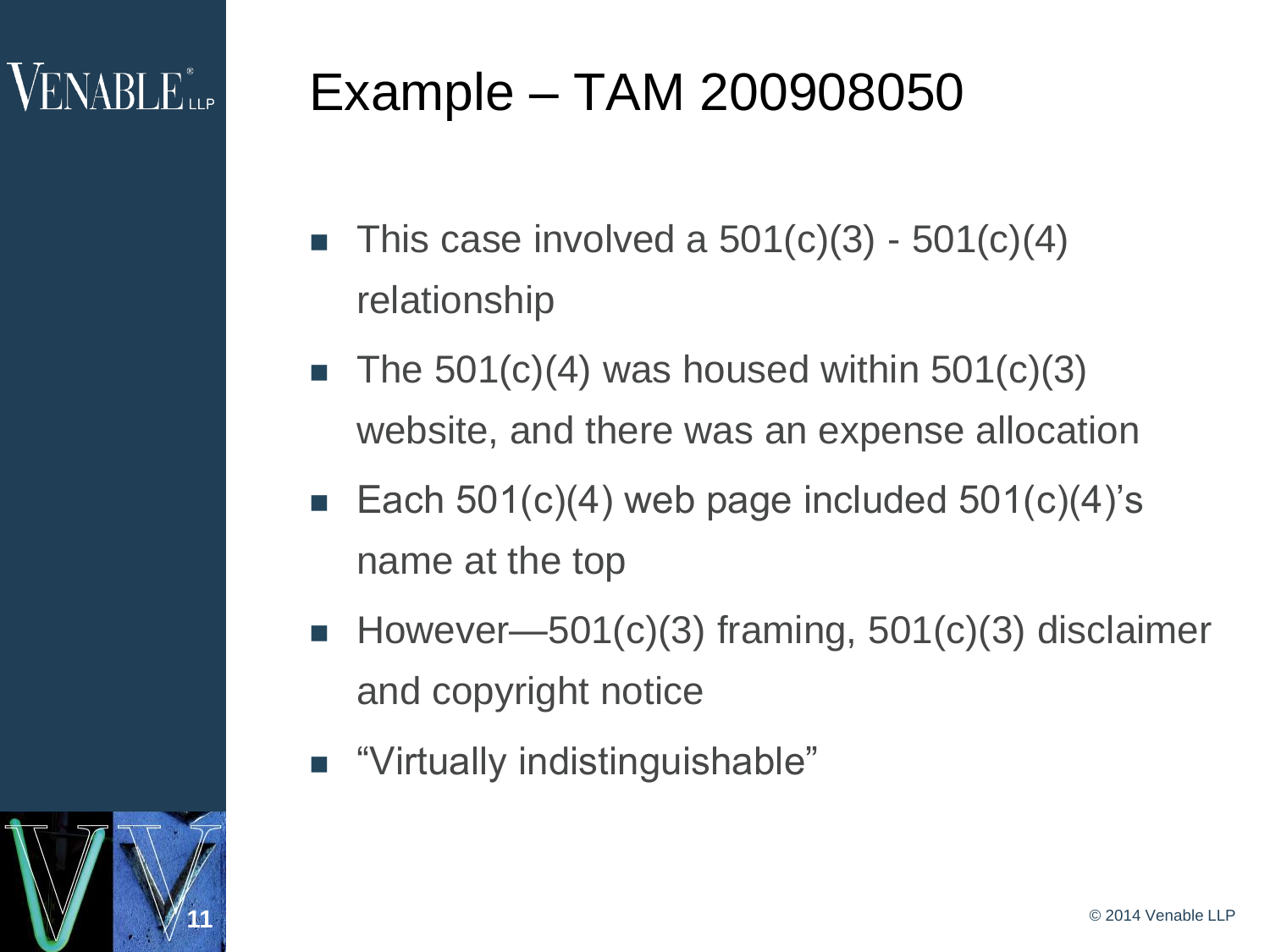# **VENABLE**

#### **Safeguards**

- Shared staff, shared space, shared overhead need to be carefully and properly accounted for
- Not just a good shared services agreement, but a solid approach of monitoring utilization (timesheets are key here)
- Separate meetings
- Manage board overlap
- Close attention to Internet and other communications

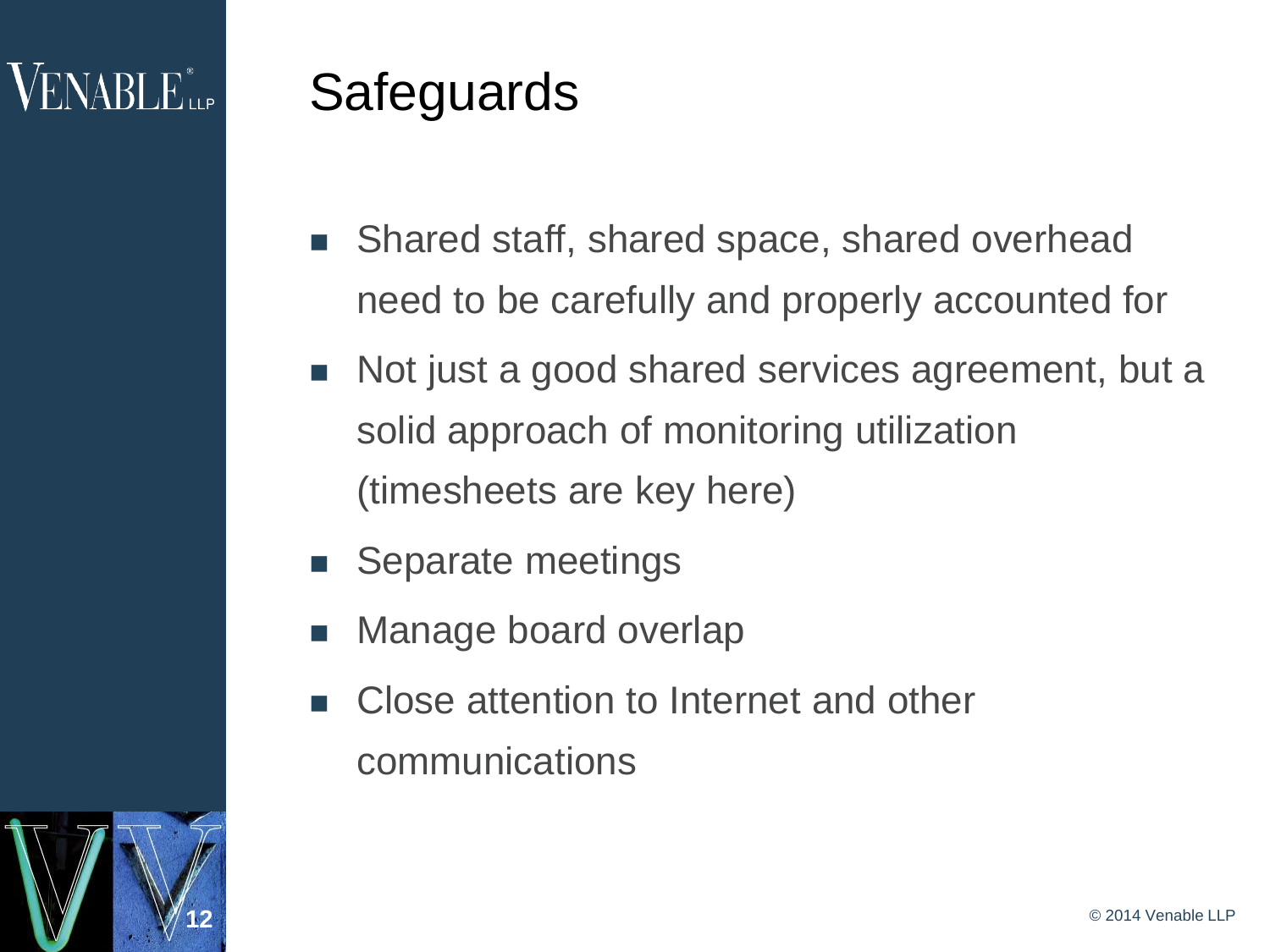# $\rm VENABLE$  ill p

#### **Safeguards**

- Adequate capitalization for for-profit subsidiaries
- **Profit-motive issue for for-profit subsidiaries**
- Separate accounts
- BUT—also risk of going too far in the other direction